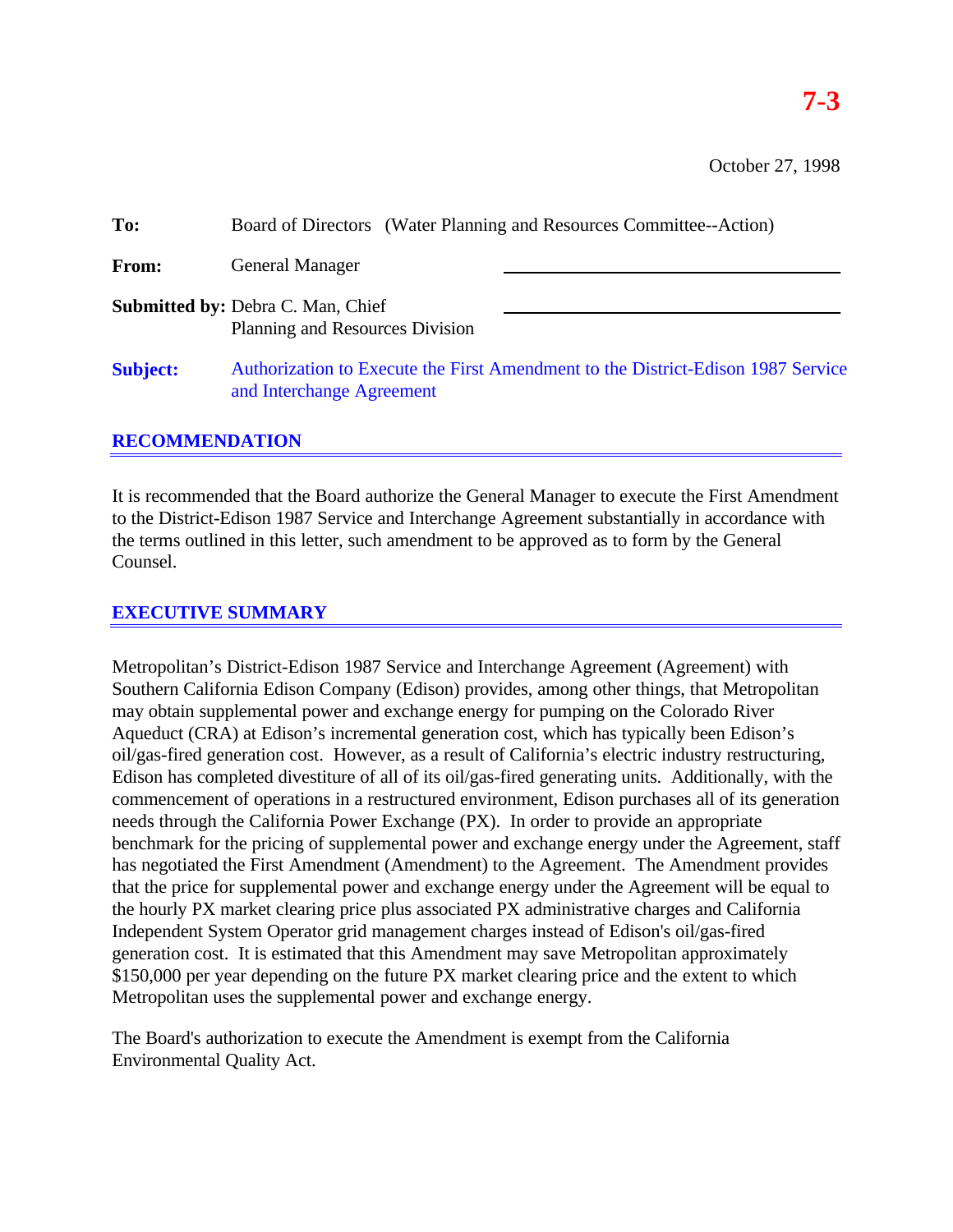As a result of electric industry restructuring, the Southern California Edison Company (Edison) has divested itself of its oil/gas-fired generating units and purchases all of its generation resources through the California Power Exchange (PX). With this change, to facilitate and provide specificity to the determination of Edison's incremental cost for providing supplemental power and exchange energy for pumping on the Colorado River Aqueduct (CRA) under the District-Edison 1987 Service and Interchange Agreement (Agreement), staff has negotiated the First Amendment (Amendment) to the Agreement. (A full discussion of the basic Agreement which was entered into in May of 1987 is contained in the attached February 24, 1987 Board letter.)

The Amendment provides that the price for the power and energy under the Agreement will be equal to the hourly PX market clearing price plus associated PX administrative charges and California Independent System Operator grid management charges instead of Edison's oil/gas-fired generation costs. This price is set by the market activity in the PX and at times may be above Edison's former oil/gas-fired generation costs and at other times may be below such costs. It is felt that generally the price should be below Edison's former oil/gas-fired generation costs in the off-peak time periods which is the time Metropolitan is most likely to utilize this feature of the Agreement. The Amendment provides Metropolitan with the opportunity to purchase energy from the PX through Edison without having to accept the costs and risks of directly participating in that market. Lastly, it maintains the original principle under the Agreement for pricing of this energy which is based on Edison's incremental cost. Due to the uncertainty of possible future changes in the market structure, the Amendment provides for termination of the Amendment by September 30, 1999, or ten days prior notice by either Metropolitan or Edison, whichever is earlier. With such termination, the terms of the original agreement will govern and Metropolitan and Edison will endeavor to develop a substitute incremental pricing methodology.

The amount of supplemental power and exchange energy Metropolitan may use in any year depends on pumping conditions on the CRA, availability of Federal resources, and the availability of other resources and their costs. Based on past operation under the Agreement over the last ten years in which there has been an average use of this power of approximately 150 million-kWh per year, and assuming a one mill per kWh reduction in cost, Metropolitan would realize a \$150,000 per year savings from the Amendment.

The Amendment will be implemented through continued operation of existing Metropolitan and Edison power facilities involving negligible or no expansion of such facilities beyond that previously existing. As such, it is exempt from the California Environmental Quality Act by Title 14 California Administrative Code Section 15301.

RWS:cl

**Attachment 7-3A**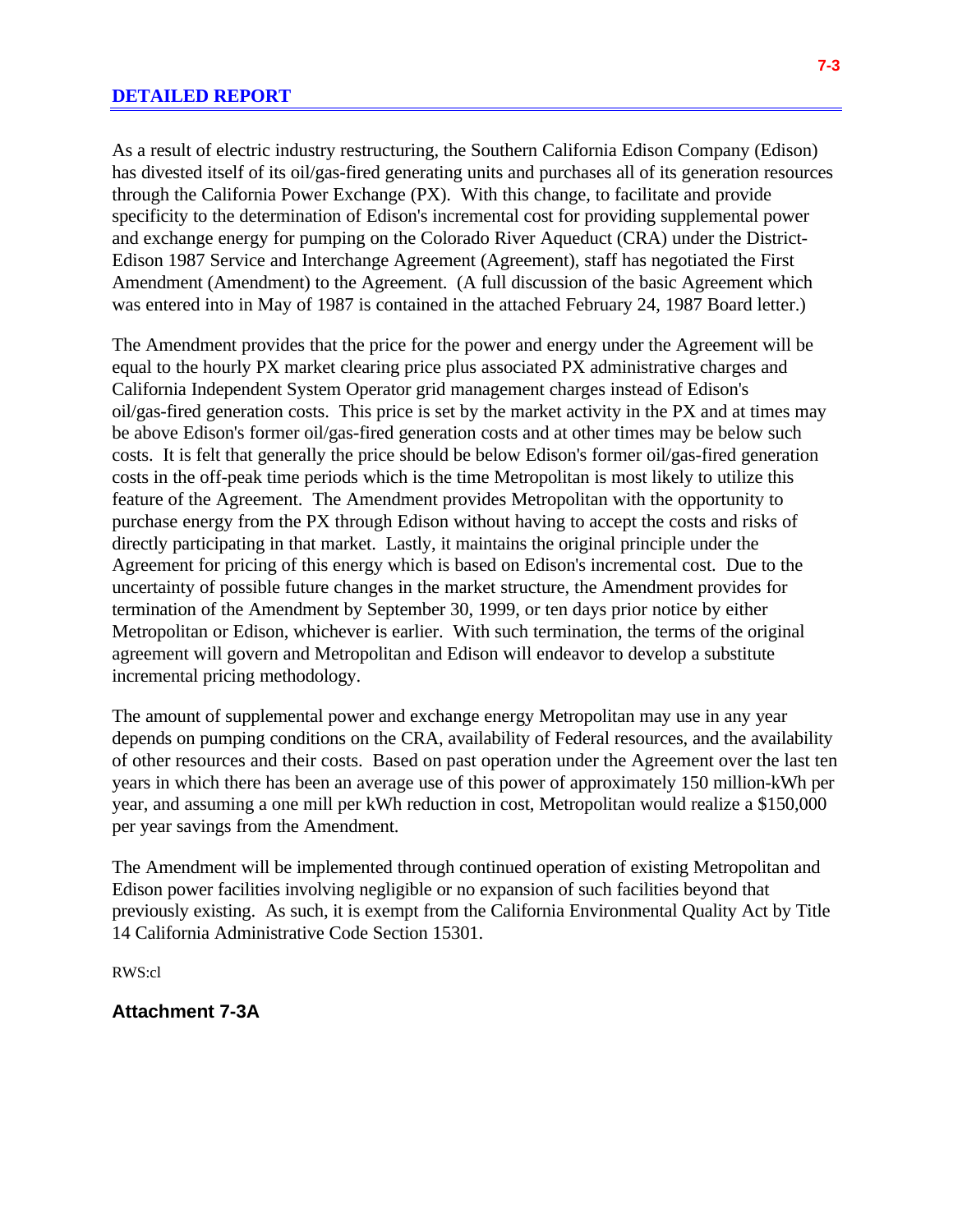### **Attachment 7-3A**



February 24, 1987

| To:      | <b>Board of Directors</b> | (Engineering and Operations Committee--Action,<br>Water Problems Committee--Information,<br>Finance and Insurance Committee--Information) |
|----------|---------------------------|-------------------------------------------------------------------------------------------------------------------------------------------|
| From:    | <b>General Manager</b>    |                                                                                                                                           |
| Subject: | Agreement                 | Authority to Execute the District-Edison 1987 Service and Interchange                                                                     |

### Summary

An agreement with Southern California Edison Company (Edison) is proposed whereby the District's electric system, including the Hoover and Parker generating resources available to the District, will be integrated with Edison's electric system to the mutual benefit of both parties. The agreement will improve the parties' reliability of electric service, facilitate operations, conserve resources, and assist in efficiently operating the power systems. In all cases, Edison's use of the District's resources and facilities under the agreement is subordinate to the District's use for its water supply purposes.

Specific benefits under the agreement include interchanging and banking of energy between systems, joint use of transmission facilities, purchase of supplemental power, load shedding, and a sharing of energy savings realized by the integrated operation of the two electric systems. Under the latter item, with an eight-pump flow on the Colorado River Aqueduct, Edison will provide the District with sufficient benefit energy to pump approximately 100,000 acre-feet per year of water into the District's service area. The term of the agreement is coextensive with the District's newly executed Hoover contract (30 years), except that either party may terminate the agreement on five years' notice.

The Board's authorization to execute the District-Edison 1987 Service and Interchange Agreement is exempt from compliance with the California Environmental Quality Act.

### Recommendation

That the General Manager be authorized to execute the District-Edison 1987 Service and Interchange Agreement substantially in accordance with the terms outlined in this letter, such agreement to be approved as to form by the General Counsel.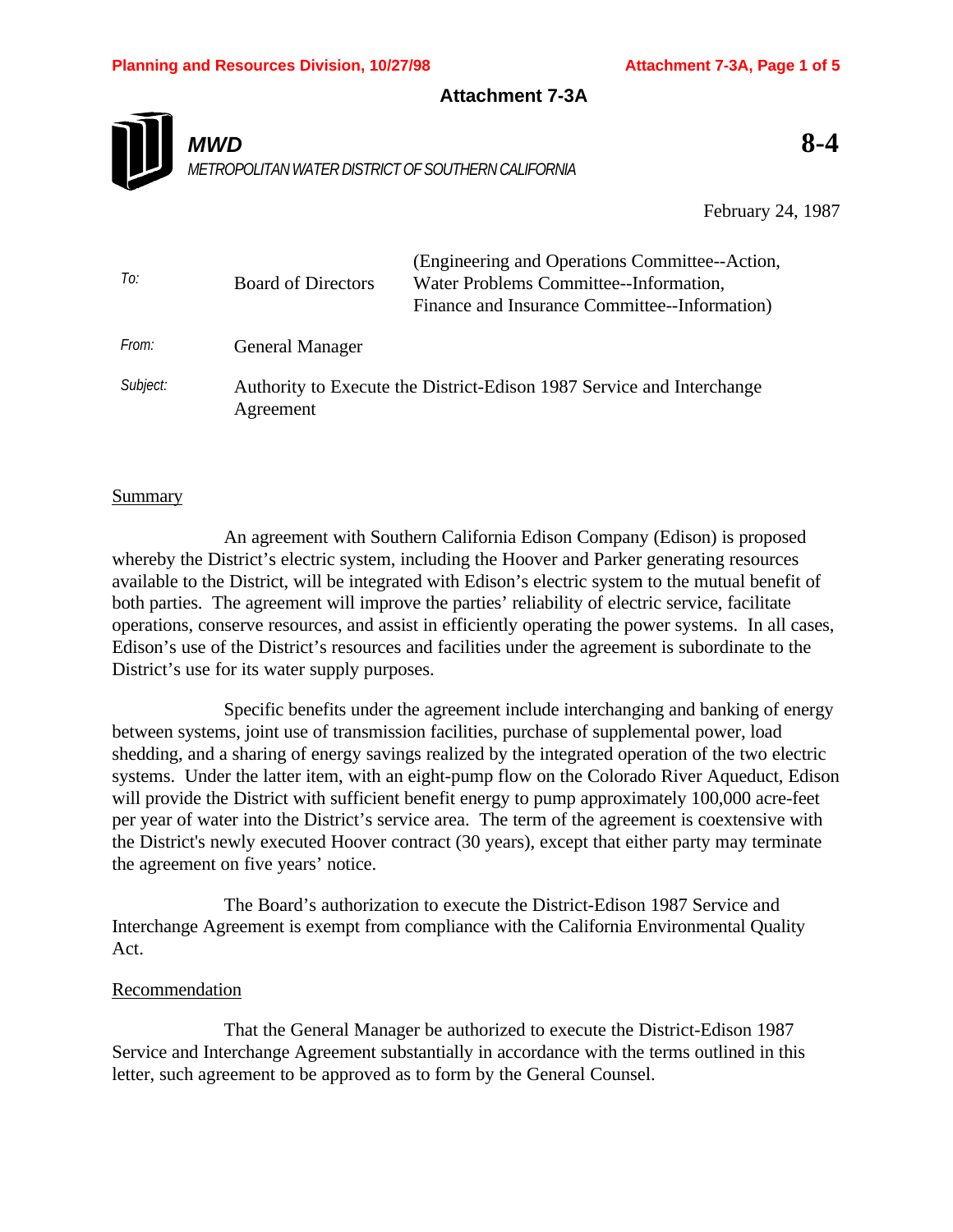#### **Planning and Resources Division, 10/27/98 <b>Attachment 7-3A, Page 2 of 5**

#### Detailed Report

The District and Southern California Edison Company (Edison) have negotiated the proposed "District-Edison 1987 Service and Interchange Agreement," which is to replace the existing "District-Edison 1958 Service and Interchange Contract," which expires on May 31, 1987. The proposed agreement, as does the existing agreement, provides for the integrated operation of the District's and Edison's electric systems to the mutual benefits of both parties; however, the terms have been modified from the existing agreement to reflect changes in operational needs and benefits.

The principal provisions of the proposed agreement are as follows:

- 1. Effective date and term The agreement will be effective June 1, 1987, and will be coextensive with the term of the District's newly executed Hoover Contract (September 30, 2017, 30 years), except that either party may terminate the agreement on five years' notice.
- 2. Integration of Electric Systems Subordinate to the District's use of its electric system for its water supply purposes and the efficient operation thereof, the District will integrate the operation of its electric system with the operation of Edison's electric system.

Comment: This provision sets the foundation through which the other provisions of the agreement operate and through which the benefits flow to the parties. It is in itself a benefit to both the District and Edison. The benefit to the District is that it requires Edison to maintain the electric control area responsibility for the District's electric system. This includes providing electrical spinning reserves and automatic generation control to match generating resources to loads and to maintain system frequency and integrity. From Edison's perspective, it provides for the combined base-load operation of the District's facilities with Edison's peaking operation. This improves Edison's system reliability, increases its efficiency of operation, and assists in alleviating minimum-load problems on Edison's electric system.

3. Edison Purchase Power - Edison will supply the District with supplemental power for pumping on its Colorado River Aqueduct, and the District will pay for such power at Edison's incremental generating cost.

Comment: This will provide the District with an additional source to augment its federal resources and increase its pumping on the Colorado River Aqueduct. The amount of the resource the District would use would depend on pumping conditions on the Colorado River Aqueduct, availability of federal resources, and the availability of other resources and their cost, including those resources expected to be available from the California State Department of Water Resources. The cost of the power will be dependent primarily upon the time of purchase and the price of oil and natural gas.

4. Use of Unused Energy - The District's Hoover and Parker energy supplemental to its needs for water supply purposes will be resold to Edison by the District at the Hoover energy rate in effect at the time.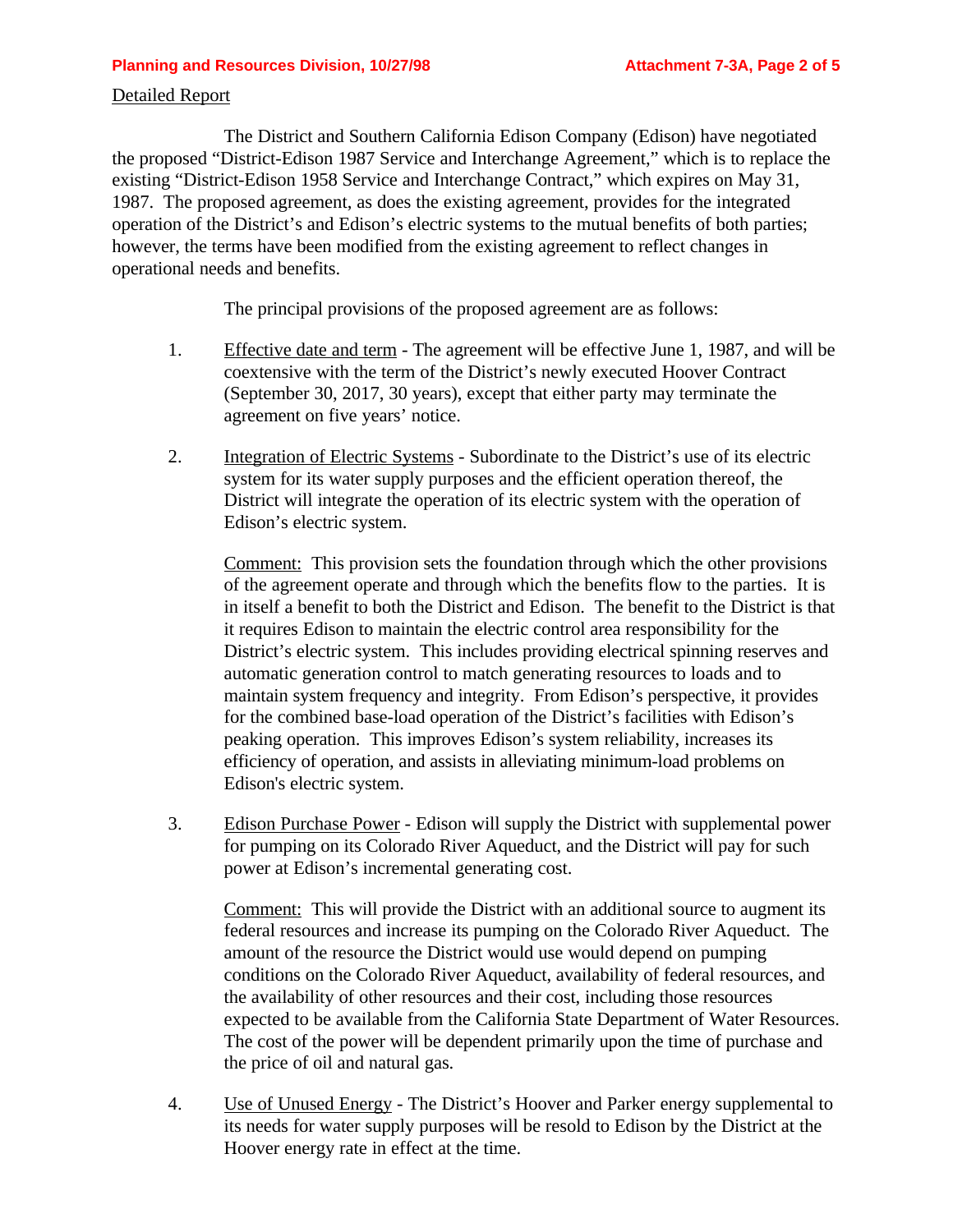Comment: It is unlikely that there will be any energy available to Edison under this provision, since the District is planning to make any federal energy that is surplus to its needs on the Colorado River Aqueduct available for use on the State Water Project. However, in the event of unusual operational conditions in which neither project can use the energy, this principal provides a firm market with Edison for the energy. This would be primarily a benefit to Edison, since the price of the energy would be substantially below Edison's alternative cost.

5. Interchange of Energy - Edison will have the right to use during its peak periods the District's Hoover and Parker energy that would have normally been generated off-peak. Edison will return such energy to the District off-peak.

Comment: This is the central benefit of the agreement to Edison. It permits Edison to optimize its system efficiently by maximizing its hydrogeneration during peak times and shutting down its less efficient steam generators. Then during offpeak periods, the energy is returned using Edison's more efficient generators or other sources available to it. Simply stated, this provision allows Edison to realize substantial energy savings on its system by optimizing its system efficiency.

6. Exchange of Energy - Edison will, during a month, bank the District's Hoover energy and Parker energy that is surplus to the District's needs for that month, and will return it to the District during another month during the year in which the District is deficient in energy. The District will pay Edison's incremental cost, if any, for such banking arrangement.

Comment: This provision is a benefit to the District, although there can be benefits to Edison. It permits the District to shape its federal resources to meet its pumping needs; however, the District is required to pay Edison's incremental costs, if any, associated with such energy exchange. The benefits to Edison would occur in the event such load shaping decreases Edison's overall cost ( i.e. the cost of the return energy is less than the cost of generating the energy on Edison's system at the time the energy is banked).

7. Use of Unused Generating Capacity - Edison will have the right to use for its electric system that generating capacity available to the District from Hoover Power Plant and Parker Power Plant in excess of the District's requirements for its water supply purposes. Edison will reimburse the District for any increased generating charges the District is obligated to pay as a result of Edison's use of the capacity.

Comment: This provision, as with the interchange of energy principle, permits Edison to save energy on its system by maximizing its peak use of hydrogeneration and reducing the use of its less efficient generators. As the District's peak load is reduced, the hydrogeneration available to Edison increases, resulting in greater efficiency on Edison's system.

8. Load Interruption - The District, at Edison's request, will interrupt its electrical pumping load at its Intake and Gene Pumping plants to the extent such interruption can be made without reducing or restricting the District's water deliveries as measured at its Hinds Pumping Plant.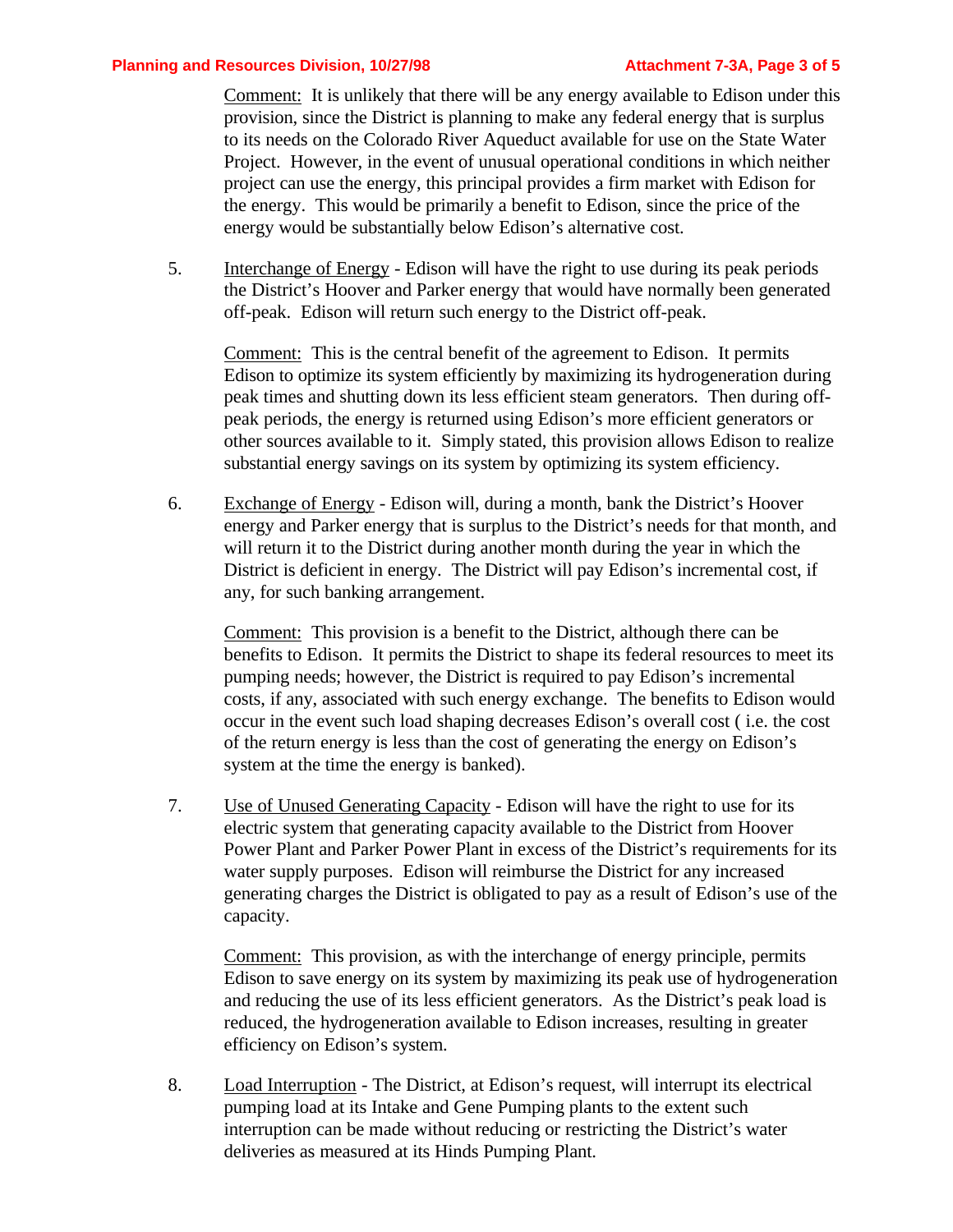#### **Planning and Resources Division, 10/27/98 Attachment 7-3A, Page 4 of 5**

Comment: This provision, as with the unused capacity principle, further increases the amount of hydrogeneration available to Edison for maximizing its system efficiency.

9. Replacement Capacity - If during the period of October 1 through May 31 of each year, the District's entitlement to capacity from Hoover Power Plant or Parker Power Plant is reduced, Edison will simultaneously with such reduction provide to the District replacement capacity equivalent to the lesser of such reduction or the requirement of the District's water supply electrical loads.

Comment: This provision is a benefit to the District by firming the District's federal resources during Edison's off-peak season. Absent the arrangement, the District would either need to purchase capacity during generator outages, or shut down a portion of its pumping load.

10. Use of Transmission Systems - Edison will have the right to use the unused capacity of the District's transmission system for transmitting its power to its main system or loads; and the District will have the firm right to 110 megawatts of transmission capacity on Edison's system between Hinds Pumping Plant and Edison's Vincent Substation for transmitting power back and forth between the State Water Project's and the Colorado River Aqueduct's electric systems.

Comment: This provision provides benefits to both the District and Edison. It provides the District with the necessary transmission capability for coordinating and complementing the power operations between the State Water Project and the Colorado River Aqueduct, and it provides Edison with the transmission capability to serve its loads at Camino Switching Station, Iron Mountain Pumping Plant and Eagle Mountain Pumping Plant, as well as additional east to west transfer capability for blocks of power from the southwestern United States to Edison's main system.

11. Benefit Energy - To balance the benefits the parties derive under the above principles, Edison will provide the District with benefit energy. The amount of benefit energy will depend on Metropolitan's variance below or above 290 megawatts (eight-pump flow on Colorado River Aqueduct) of electrical demand.

Comment: As previously indicated, a central feature of the agreement is the energy savings Edison realizes through optimizing its system efficiency with the combining of loads and resources of the District and Edison. Such energy savings increases as the District's electrical demands are reduced. This provision provides for Edison to share a portion of that energy savings with the District in order to balance the overall benefits to the parties under the agreement. It is estimated that the benefit energy to be received under this provision when on an eight-pump flow could be sufficient to pump approximately 100,000 acre-feet per year.

As set forth in the comments above, the agreement will improve the reliability of the District's electric system, complement the District's matching of its loads to its resources, and substantially reduce the District's total power costs for the next thirty years.